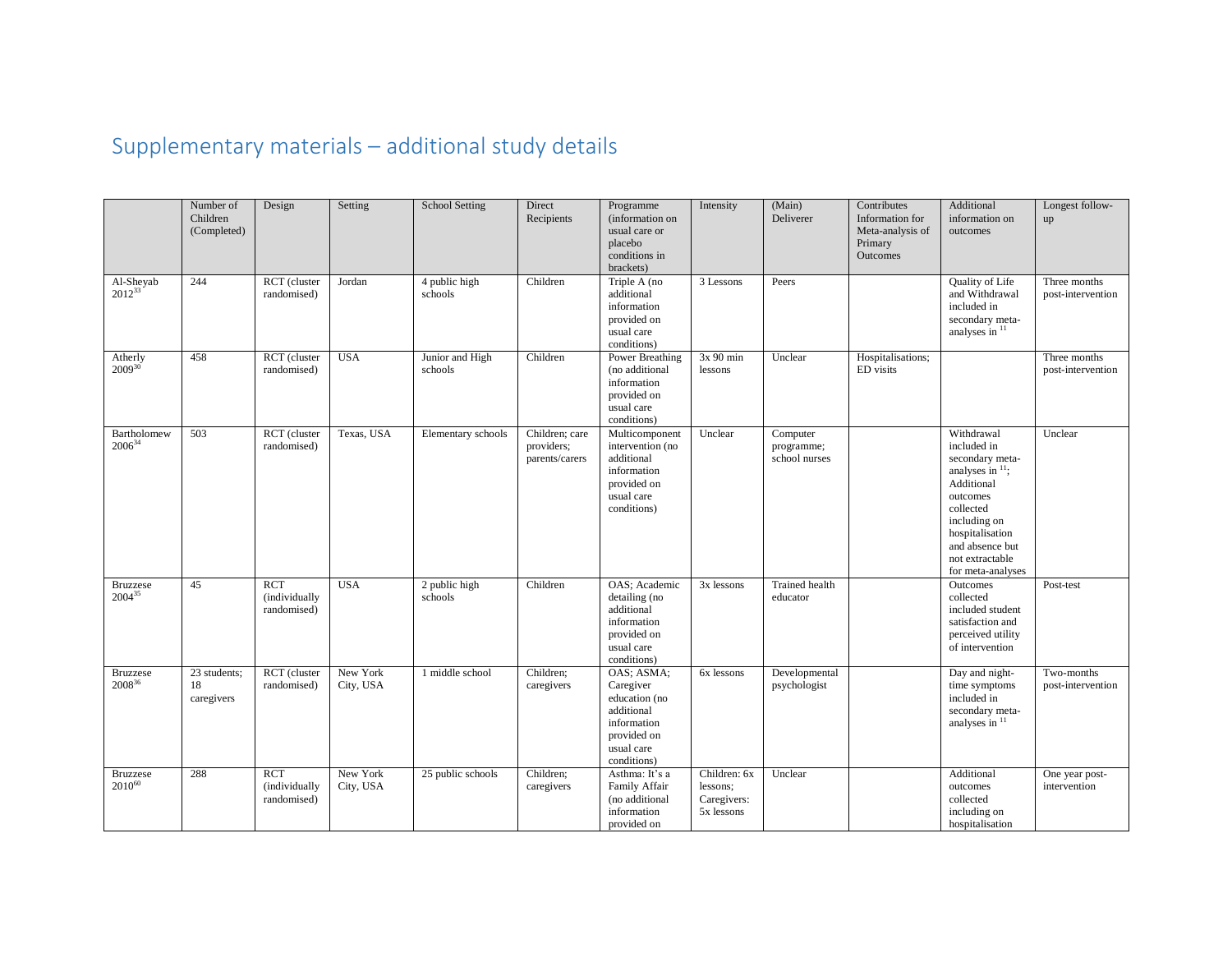|                                |                               |                                            |                         |                                      |                                                             | usual care                                                                                                            |                                                               |                                                      |                                                                                   | and ED visits but                                                                                                                                                                                                                                            |                                                     |
|--------------------------------|-------------------------------|--------------------------------------------|-------------------------|--------------------------------------|-------------------------------------------------------------|-----------------------------------------------------------------------------------------------------------------------|---------------------------------------------------------------|------------------------------------------------------|-----------------------------------------------------------------------------------|--------------------------------------------------------------------------------------------------------------------------------------------------------------------------------------------------------------------------------------------------------------|-----------------------------------------------------|
|                                |                               |                                            |                         |                                      |                                                             | conditions)                                                                                                           |                                                               |                                                      |                                                                                   | not extractable                                                                                                                                                                                                                                              |                                                     |
| <b>Bruzzese</b><br>$2011^{25}$ | 281                           | RCT<br>(individually<br>randomised)        | New York,<br><b>USA</b> | 5 high schools                       | Children                                                    | ASMA (no<br>additional<br>information<br>provided on<br>wait-list<br>conditions)                                      | $3x$ group<br>sessions:<br>individual<br>coaching<br>sessions | Health<br>educators                                  | Hospitalisations;<br>ED visits; school<br>absence:<br>restricted<br>activity days |                                                                                                                                                                                                                                                              | One year post-<br>intervention                      |
| Cicutto<br>2005 <sup>38</sup>  | 244                           | RCT (cluster<br>randomised)                | Toronto,<br>Canada      | 26 elementary<br>schools             | Children                                                    | Roaring<br>Adventures of<br>Puff (no<br>additional<br>information<br>provided on<br>usual care<br>conditions)         | 6x lessons                                                    | Asthma<br>educator                                   | Hospitalisations;<br>ED visits; school<br>absence:<br>restricted<br>activity days |                                                                                                                                                                                                                                                              | One year post-<br>intervention                      |
| Cicutto<br>$2013^{39}$         | 1172                          | RCT (cluster<br>randomised)                | Canada                  | 170<br>primary/elementary<br>schools | Children;<br>families                                       | Roaring<br>Adventures of<br>Puff (no<br>additional<br>information<br>provided on<br>usual care<br>conditions)         | 6x lessons                                                    | Public health<br>nurses                              | ED visits; school<br>absence:<br>restricted<br>activity days                      | Quality of Life<br>and Withdrawal<br>included in<br>secondary meta-<br>analyses in $11$                                                                                                                                                                      | One year post-<br>intervention                      |
| Clark $2004^{40}$              | 835                           | RCT (cluster<br>randomised)                | Detroit, USA            | 14 public high<br>schools            | Children;<br>parents;<br>classmates;<br>school<br>personnel | OAS; control<br>strategies for<br>schools (no<br>additional<br>information<br>provided on<br>wait-list<br>conditions) | 6x lessons<br>and 2x<br>classroom<br>sessions                 | Unclear                                              |                                                                                   | School absence<br>and day and<br>night time<br>symptoms were<br>collected but not<br>extractable for<br>meta-analyses                                                                                                                                        |                                                     |
| Clark $200541$                 | 543                           | RCT (cluster<br>randomised)                | Beijing, China          | 21 elementary<br>schools             | Children                                                    | OAS (no<br>additional<br>information<br>provided on<br>usual care<br>conditions)                                      | 5x lessons                                                    | Teachers                                             | Hospitalisations;<br>ED visits                                                    | Quality of Life<br>data were<br>collected but not<br>extractable for<br>meta-analyses                                                                                                                                                                        | 24 months post-<br>intervention                     |
| Clark $2010^{42}$              | 921                           | RCT (cluster<br>randomised)                | Detroit, USA            | 19 middle schools                    | Children                                                    | OAS; peer<br>component                                                                                                | 6x lessons                                                    | Graduate<br>students;<br>community<br>leaders; peers |                                                                                   | Health related<br>quality of life<br>and experience<br>of daytime and<br>night-time<br>symptoms were<br>collected in the<br>study but<br>necessary data<br>were not<br>presented that<br>could allow for<br>extraction and<br>inclusion in<br>meta-analysis. | 24 months post-<br>intervention                     |
| Gerald 2006 <sup>4</sup>       | Unclear<br>(736)<br>enrolled) | <b>RCT</b><br>(individually<br>randomised) | <b>USA</b>              | 54 elementary<br>schools             | Children                                                    | OAS (no<br>additional<br>information<br>provided on                                                                   | 6x lessons                                                    | Teachers:<br>study<br>personnel                      | Hospitalisations;<br>ED visits; school<br>absence                                 |                                                                                                                                                                                                                                                              | Post-test<br>(immediately<br>after<br>intervention) |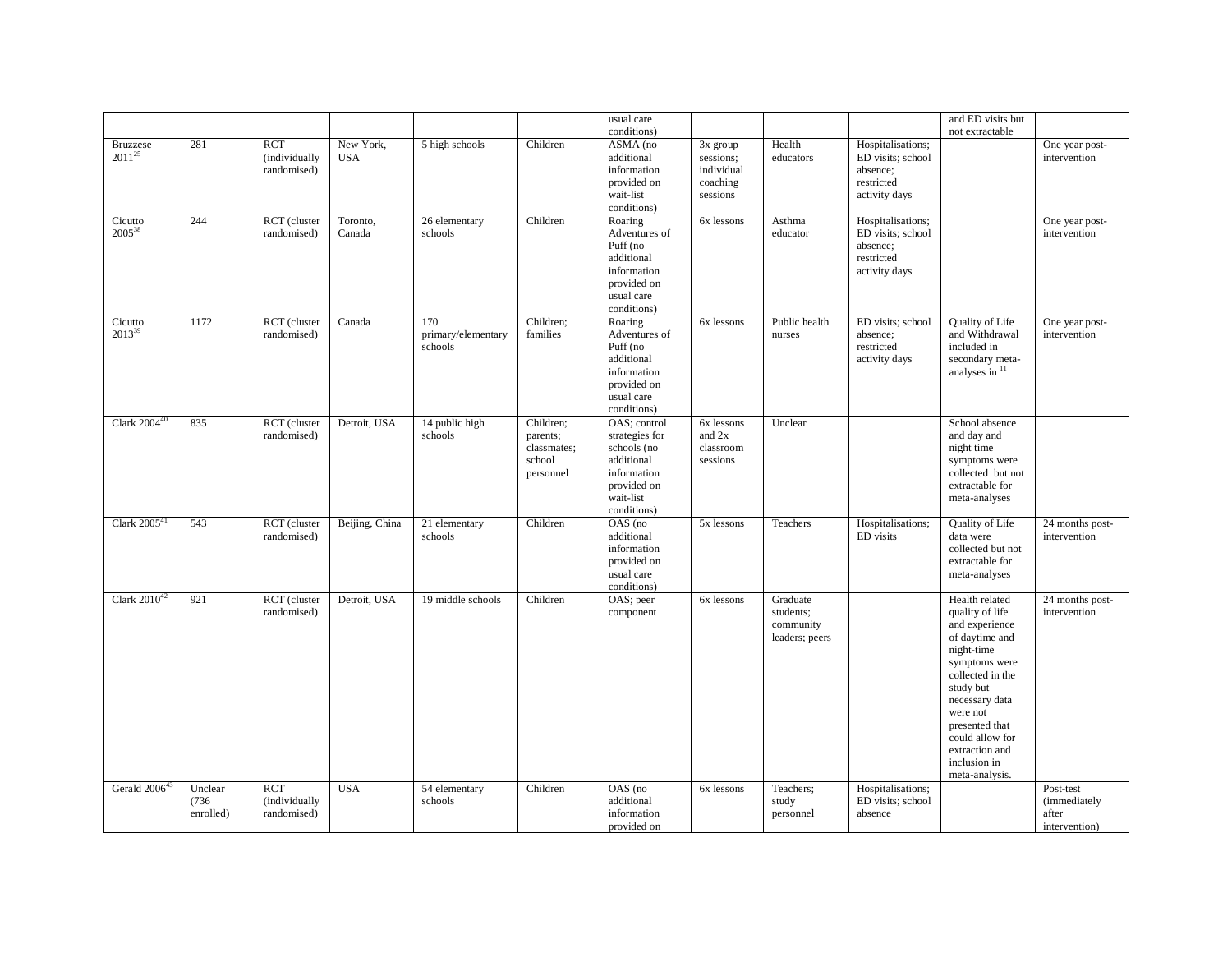|                        |                                |                                            |                             |                           |                       | wait-list                                                                                                                        |                                                                     |                                    |                                                                                                                          |                                                                                                                         |                                                 |
|------------------------|--------------------------------|--------------------------------------------|-----------------------------|---------------------------|-----------------------|----------------------------------------------------------------------------------------------------------------------------------|---------------------------------------------------------------------|------------------------------------|--------------------------------------------------------------------------------------------------------------------------|-------------------------------------------------------------------------------------------------------------------------|-------------------------------------------------|
| Gerald $2009^{26}$     | 240                            | <b>RCT</b><br>(individually<br>randomised) | <b>USA</b>                  | Unclear                   | Children              | conditions)<br>Asthma<br>education (no<br>additional<br>information<br>provided on<br>usual care<br>conditions)                  | 1x lesson;<br>multiple<br>supervisions                              | Study<br>personnel                 | School absence                                                                                                           | Lung function,<br>use of reliever<br>therapies, and<br>withdrawal<br>included in<br>secondary meta-<br>analyses in $11$ | One year post-<br>intervention                  |
| Henry $200444$         | Unclear<br>(4475)<br>eligible) | RCT (cluster<br>randomised)                | Australia                   | Secondary schools         | Children              | Asthma<br>education (no<br>additional<br>information<br>provided on<br>usual care<br>conditions)                                 | 3x lessons                                                          | Teachers                           |                                                                                                                          | Health related<br>quality of life<br>included in<br>secondary meta-<br>analyses in $11$                                 | Approximately 6<br>months post-<br>intervention |
| Horner<br>$2008^{31}$  | 163                            | RCT (cluster<br>randomised)                | <b>USA</b>                  | 18 elementary<br>schools  | Children              | Asthma self-<br>management<br>(placebo<br>intervention-<br>intervention on<br>other health<br>promotion topic<br>provided)       | 16x lessons                                                         | Lay health<br>educators            | Hospitalisations                                                                                                         | Withdrawal<br>included in<br>secondary meta-<br>analyses in $11$                                                        | Post-test                                       |
| Horner<br>$2015^{45}$  | 84                             | RCT (cluster<br>randomised)                | Texas, USA                  | 3 elementary<br>schools   | Children              | 7-topic<br>curriculum<br>(placebo<br>intervention-<br>intervention on<br>other health<br>promotion topic<br>provided)            | 16x lessons                                                         | Trained lay<br>health<br>educators | Hospitalisations;<br>ED visits                                                                                           | Withdrawal<br>included in<br>secondary meta-<br>analyses in $11$                                                        | 10 months post-<br>intervention                 |
| Howell<br>$2005^{46}$  | 25 families                    | RCT (cluster<br>randomised)                | New York.<br><b>USA</b>     | 4 elementary<br>schools   | Children:<br>families | Quest for the<br>Code (no<br>additional<br>information<br>provided on<br>usual care<br>conditions)                               | 30 minute<br>session                                                | Computer<br>programme              | ED visits:<br>experience of<br>day and night<br>time symptoms;<br>HRQoL; School<br>absences;<br>Corticosteroid<br>dosage |                                                                                                                         | Three months<br>post-test                       |
| Kintner<br>$2009^{47}$ | 59                             | RCT (cluster<br>randomised)                | Michigan,<br><b>USA</b>     | 5 schools                 | Children              | SHARP (no<br>additional<br>information<br>provided on<br>usual care<br>conditions)                                               | 10x lessons                                                         | Unclear                            |                                                                                                                          | Health related<br>quality of life<br>included in<br>secondary meta-<br>analyses in 11                                   | Twelve months<br>post-intervention              |
| Levy $2006^{48}$       | 162                            | RCT (cluster<br>randomised)                | Memphis City,<br><b>USA</b> | 14 elementary<br>schools  | Children              | OAS;<br>monitoring of<br>students' health<br>status (no<br>additional<br>information<br>provided on<br>usual care<br>conditions) | Weekly<br>group<br>sessions and<br>weekly<br>individual<br>sessions | School-based<br>nurses             | Hospitalisations;<br>ED visits                                                                                           |                                                                                                                         | Post-test                                       |
| McCann<br>$2006^{19}$  | 193                            | RCT (cluster<br>randomised)                | South of<br>England, UK     | Primary/junior<br>schools | Children:<br>parents  | Education; role<br>play (placebo                                                                                                 | 1x<br>workshop                                                      | School nurse                       |                                                                                                                          | Outcomes were<br>not presented in                                                                                       | Six months post-<br>intervention                |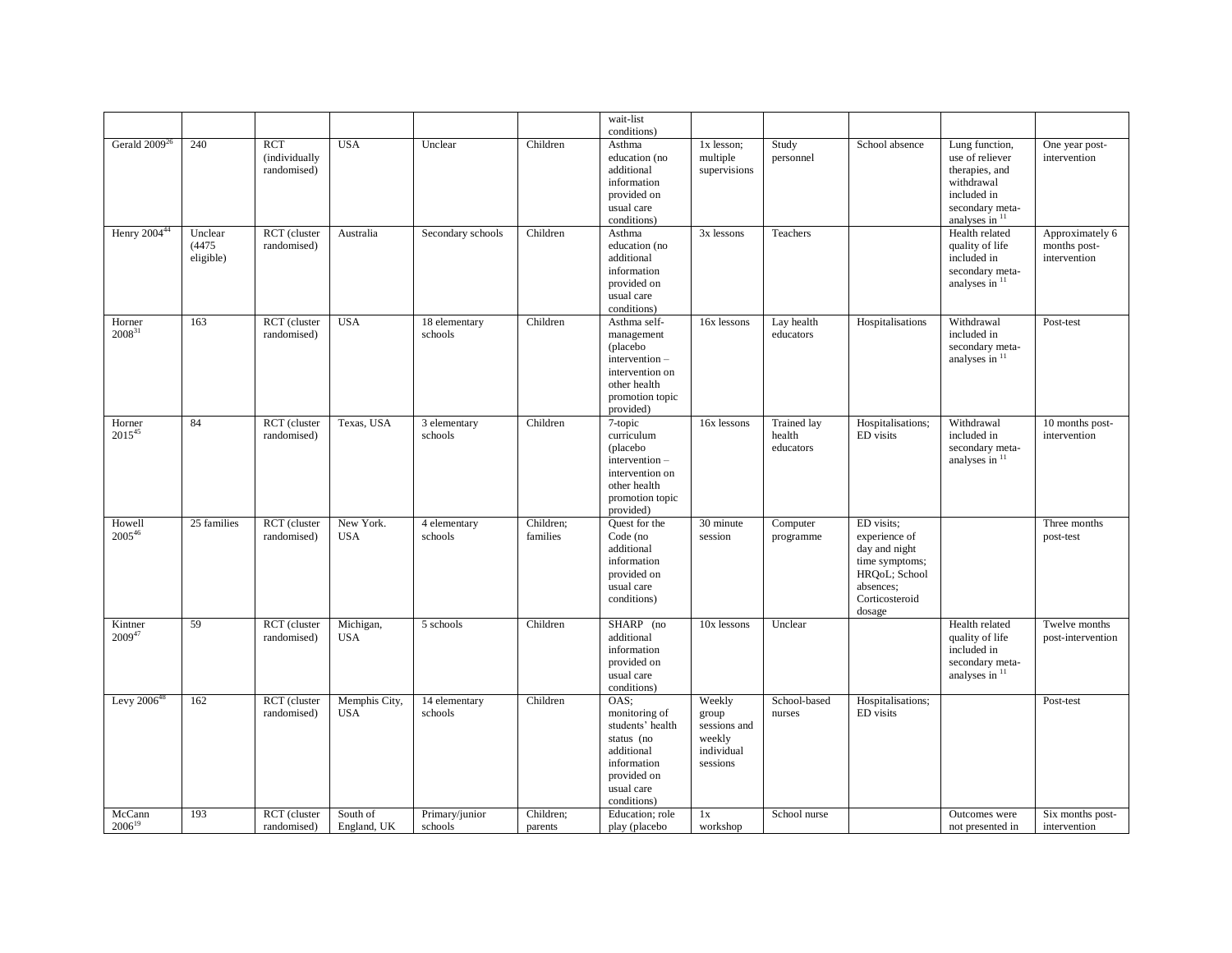|                                  |                                 |                                     |                |                          |                                   | control<br>workshop not on<br>asthma self-<br>management)                                                            |                                                   |                                                             |                                                                                                              | an extractable<br>format. The<br>outcome data<br>was not<br>disaggregated for<br>asthmatic<br>children   |                                                     |
|----------------------------------|---------------------------------|-------------------------------------|----------------|--------------------------|-----------------------------------|----------------------------------------------------------------------------------------------------------------------|---------------------------------------------------|-------------------------------------------------------------|--------------------------------------------------------------------------------------------------------------|----------------------------------------------------------------------------------------------------------|-----------------------------------------------------|
| McGhan<br>$2003^{49}$            | 136                             | RCT (cluster<br>randomised)         | Canada         | 18 elementary<br>schools | Children                          | Roaring<br>Adventures of<br>Puff (no<br>additional<br>information<br>provided on<br>usual care<br>conditions)        | 6x lessons                                        | Nursing and<br>pharmacy<br>students                         | ED visits; school<br>absence                                                                                 |                                                                                                          | Nine months<br>post-intervention                    |
| McGhan<br>$2010^{50}$            | 136                             | RCT (cluster<br>randomised)         | Canada         | Elementary schools       | Children;<br>parents;<br>teachers | Roaring<br>Adventures of<br>Puff (no<br>additional<br>information<br>provided on<br>usual care<br>conditions)        | 6x lessons                                        | 3 <sup>rd</sup> year<br>nursing and<br>pharmacy<br>students | ED visits; school<br>absence;<br><b>Unplanned GP</b><br>or hospital visit;<br>Day and night<br>time symptoms |                                                                                                          | Twelve months<br>post-intervention                  |
| Monforte<br>$2012^{51}$          | 90                              | RCT (cluster<br>randomised)         | <b>USA</b>     | 8 elementary<br>schools  | Children                          | OAS (no<br>additional<br>information<br>provided on<br>usual care<br>conditions)                                     | Unclear                                           | Unclear                                                     | Health-related<br>quality of life                                                                            | This study was<br>presented as an<br>abstract only,<br>therefore no data<br>could be<br>extracted        | Unclear                                             |
| Mosnaim<br>$2011^{51}$           | Unclear<br>(536)<br>randomised) | RCT (cluster<br>randomised)         | Chicago, USA   | Elementary schools       | Children                          | One-to-one<br>training (no<br>additional<br>information<br>provided on<br>usual care<br>conditions)                  | 4x sessions                                       | Certified<br>asthma<br>educators                            |                                                                                                              | None of the<br>outcomes<br>measured in the<br>study matched<br>the outcomes in<br>the review<br>protocol | Post-test<br>(immediately<br>after<br>intervention) |
| Patterson<br>$2005^{52}$         | 191                             | RCT (cluster<br>randomised)         | Belfast, UK    | Primary schools          | Children                          | SCAMP (no<br>additional<br>information<br>provided on wait<br>list conditions)                                       | 8x sessions                                       | School nurse<br>and health<br>visitor                       |                                                                                                              | <b>Quality of Life</b><br>and Withdrawal<br>included in<br>secondary meta-<br>analyses in <sup>11</sup>  | Two months<br>post-intervention                     |
| Persaud<br>$1996^{53}$           | 36                              | RCT<br>(individually<br>randomised) | Texas, USA     | 10 schools               | Children                          | Individualised<br>education<br>sessions (no<br>additional<br>information<br>provided on<br>usual care<br>conditions) | 3x lessons<br>and weekly<br>education<br>sessions | School nurse                                                | ED visits; school<br>absence                                                                                 |                                                                                                          | Twenty weeks<br>post-intervention                   |
| Praena-<br>Crespo<br>$2010^{54}$ | 3550                            | RCT (cluster<br>randomised)         | Spain          | 16 high schools          | Children                          | Asthma<br>programme (no<br>additional<br>information<br>provided on<br>control                                       | 3x lessons                                        | Teachers                                                    |                                                                                                              | This study was<br>presented as an<br>abstract only,<br>therefore no data<br>could be<br>extracted        | 5-6 months post-<br>intervention                    |
| Pulcini                          |                                 | RCT (cluster                        | Massachusetts, | Middle schools           | Children                          | conditions)<br>Peak flow                                                                                             | Daily for 2                                       | Unclear                                                     |                                                                                                              |                                                                                                          | Unclear                                             |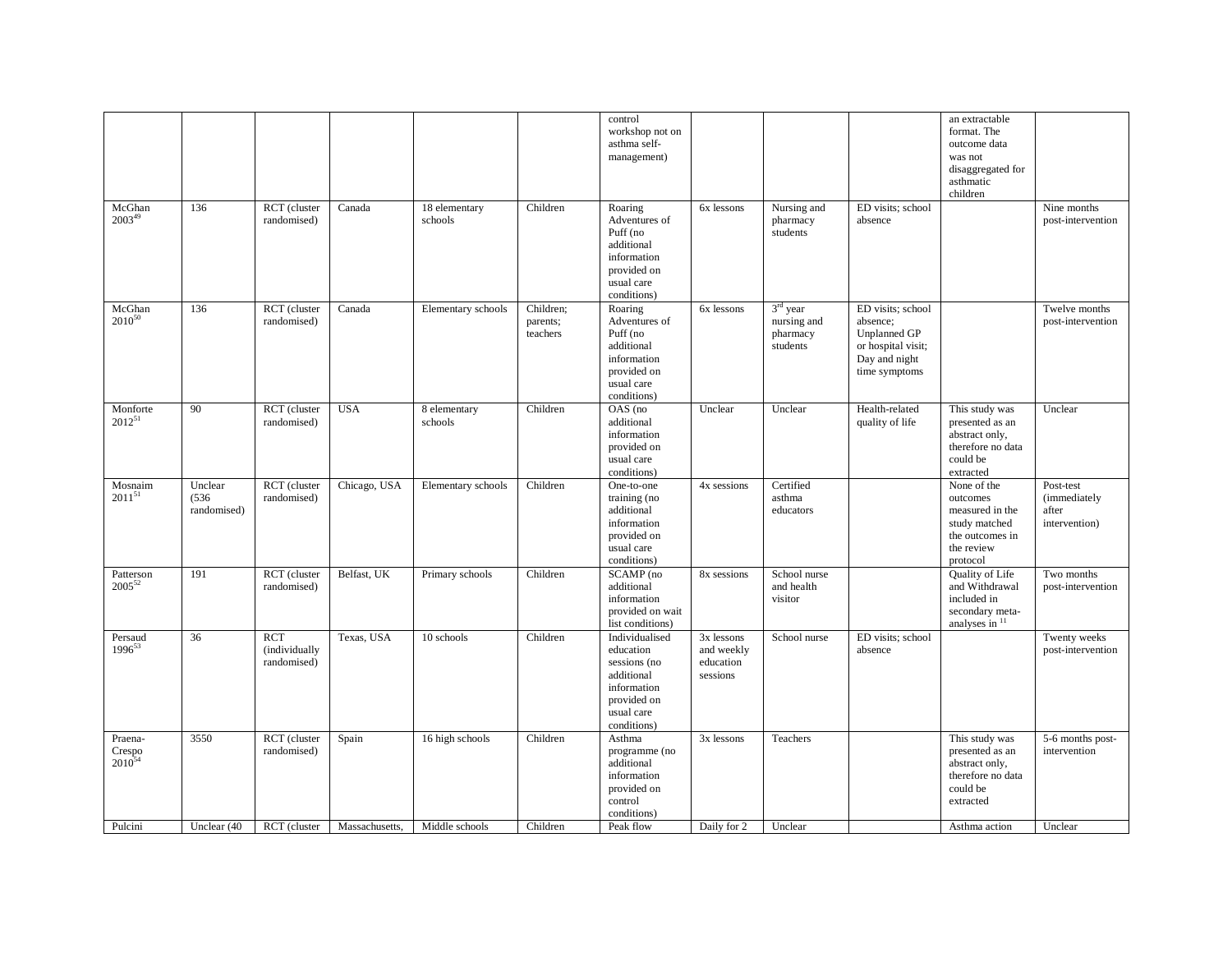| 2007 <sup>55</sup>                  | randomised)                                 | randomised)                                | <b>USA</b>                 |                         |          | education<br>(School nurses)<br>in the control<br>group continued<br>to use standard<br>procedure of<br>requesting an<br>AAP via<br>parents) | weeks                                                   |                                                     |                                                                                      | plans are<br>important,<br>however they did<br>not fit with the<br>outcomes of this<br>review therefore<br>data could not be<br>extracted                                                  |                                    |
|-------------------------------------|---------------------------------------------|--------------------------------------------|----------------------------|-------------------------|----------|----------------------------------------------------------------------------------------------------------------------------------------------|---------------------------------------------------------|-----------------------------------------------------|--------------------------------------------------------------------------------------|--------------------------------------------------------------------------------------------------------------------------------------------------------------------------------------------|------------------------------------|
| Shah 2001 <sup>56</sup>             | 251                                         | RCT (cluster<br>randomised)                | Australia                  | High schools            | Children | Triple-A:<br>Asthma<br>education and<br>empowerment<br>(no additional<br>information<br>provided on wait<br>list conditions)                 | 3x sessions                                             | Peers                                               |                                                                                      | Quality of Life;<br>Experience of<br>day and night<br>time symptoms;<br>Lung function<br>included in<br>secondary meta-<br>analyses in $\frac{1}{11}$                                      | Six months                         |
| Splett $2006^{57}$                  | Unclear<br>(1561)<br>schools<br>randomised) | RCT (cluster<br>randomised)                | Minneapolis,<br><b>USA</b> | K-8 schools             | Children | Training for<br>school staff with<br>some student<br>education (no<br>additional<br>information<br>provided on<br>usual care<br>conditions)  | Unclear                                                 | School nurse                                        | School absence:<br>unplanned visit<br>to hospital or GP<br>due to asthma<br>symptoms |                                                                                                                                                                                            | Post-test                          |
| Srof $2012^{58}$                    | 39                                          | <b>RCT</b><br>(individually<br>randomised) | Midwestern<br><b>USA</b>   | High schools            | Children | Asthma diary<br>and 5x coping<br>skills sessions<br>(no additional<br>information<br>provided on<br>usual care<br>conditions)                | Sessions<br>over 5<br>weeks                             | Principal<br>Investigator                           |                                                                                      | Outcomes were<br>not presented in<br>an extractable<br>format; Data on<br>overall quality of<br>life were not<br>presented in full;<br>Sub-domains of<br>quality of life<br>only available | 6 weeks post-<br>intervention      |
| Velsor-<br>Friedrich<br>$2005^{59}$ | 52                                          | RCT (cluster<br>randomised)                | <b>USA</b>                 | 4 elementary<br>schools | Children | $\overline{OAS}$ ; nurse<br>practitioner<br>visits (no<br>additional<br>information<br>provided on wait<br>list conditions)                  | 6x group<br>sessions;<br>individual<br>nurse<br>session | Principal<br>investigator;<br>Nurse<br>practitioner | ED visits                                                                            | Experience of<br>day time<br>symptoms; Lung<br>function included<br>in secondary<br>meta-analyses in<br>11                                                                                 | Twelve months<br>post-intervention |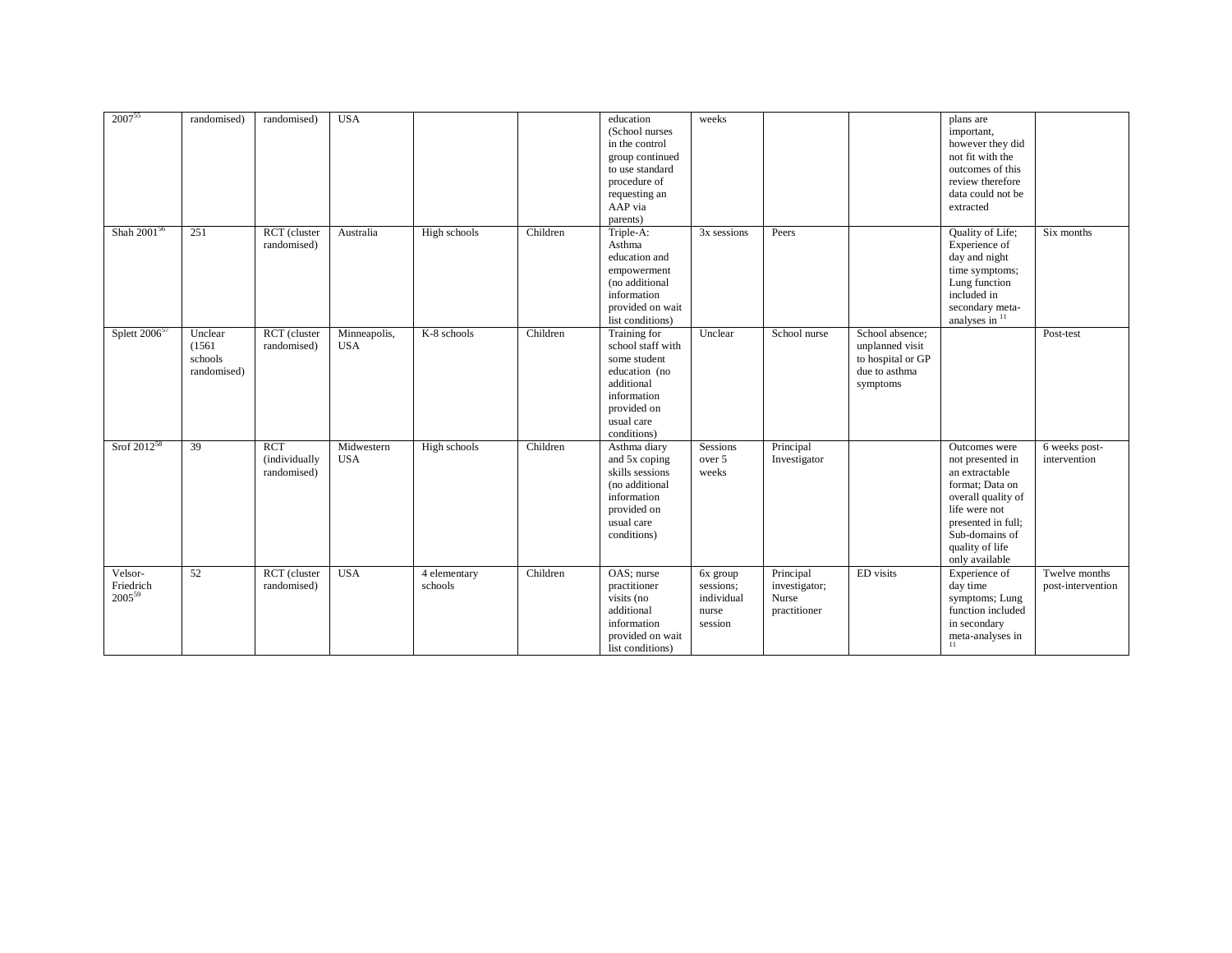## Supplementary materials – excluded references

The records below represent studies excluded after obtaining and screening the study based on its full text for eligibility as an outcome evaluation (not including records tagged as duplicates).

| Study                    | Primary Reference                                                                                                                                                                                                                                                                 | Reason for exclusion                                                                                                                                                                                              |
|--------------------------|-----------------------------------------------------------------------------------------------------------------------------------------------------------------------------------------------------------------------------------------------------------------------------------|-------------------------------------------------------------------------------------------------------------------------------------------------------------------------------------------------------------------|
| Al-Sheyab<br>2015        | AL-SHEYAB, N., ALOMARI, M., SHAH, S. &<br>GALLAGHER, R. 2015. 'Class smoke-free' pledge impacts on<br>nicotine dependence in male adolescents: A cluster<br>randomized controlled trial. Tropical medicine and<br>International Health, 20, 255-256                               | Considered for outcome evaluation:<br>Excluded on comparison (tested the effect<br>of TAJ-Plus versus TAJ)                                                                                                        |
| Augustin<br>2003         | AUGUSTIN, J. 2003. An intensive asthma intervention<br>in a school-based clinic [Dissertation], Rush University.                                                                                                                                                                  | Considered for outcome evaluation:<br>Excluded on comparison: The intervention<br>group received weekly workshops for 6<br>weeks, the control group standard<br>educational materials on asthma<br>management.    |
| Becker 2003              | BECKER, A. B., WHITTERS, D., GILLESPIE, C. A., FILUK,<br>S. E., MCCOLM, J. E., THOMAS, N. J. & ET, A. L. 2003. Impact of<br>a randomized asthma education program on asthma control in<br>children [Abstract]. Journal of Asthma and Clinical<br>Immunology, 111, S212-S212.      | Considered for outcome evaluation: Not<br>school based                                                                                                                                                            |
| Bignall 2015a            | BIGNALL, W. J., LUBERTO, C. M., CORNETTE A, F.,<br>HAJ-HAMED, M. & COTTON, S. 2015. Breathing retraining for<br>African-American adolescents with asthma: a pilot study of a<br>school-based randomized controlled trial. Journal of Asthma,<br>52, 889-896.                      | Considered for outcome evaluation:<br>Excluded as comparison received an<br>intervention (the intervention group (20-min<br>breathing retraining plus education) or<br>control group (20-min standard education)) |
| <b>Bowen 2013</b>        | BOWEN, F. 2013. Asthma education and health<br>outcomes of children aged 8 to 12 years. Clinical Nursing<br>Research, 22, 172-185.                                                                                                                                                | Considered for outcome evaluation: Not<br>school-based                                                                                                                                                            |
| <b>Bruzzese</b><br>2006  | BRUZZESE, J. M., EVANS, D., WIESEMANN, S.,<br>PINKETT-HELLER, M., LEVISON, M. J., DU, Y. & ET, A. L. 2006.<br>Using school staff to establish a preventive network of care to<br>improve elementary school students' control of asthma.<br>Journal of School Health, 76, 307-312. | Considered for outcome evaluation:<br>Excluded as focused on family-level self-<br>management, rather than children self-<br>management                                                                           |
| <b>Bruzzese</b><br>2011a | BRUZZESE, J. M., MARKMAN, L. B., APPEL, D. &<br>WEBBER, M. 2001. An evaluation of Open Airways for Schools:<br>using college students as instructors. Journal of Asthma, 38,<br>337-342.                                                                                          | Considered for outcome evaluation: Unclear<br>whether asthmatic students (with diagnosed<br>asthma) were included.                                                                                                |
| <b>Burkhart</b><br>2003  | BURKHART, P. V. & WARD, H. J. 2003. Children's self-<br>reports of characteristics of their asthma episodes. Journal of<br>Asthma, 40, 909-916.                                                                                                                                   | Considered for outcome evaluation: Large<br>number of children under five (mean age<br>under 5)                                                                                                                   |
| <b>Bush 2014</b>         | BUSH, J. S., WALLER, J. L., OWNBY, D. R. & TINGEN,<br>M. S. 2014. Do parents influence health literacy and impact<br>asthma self-management in rural Georgia high school<br>students? Annals of Allergy, Asthma and Immunology, 113,<br>A20-A20.                                  | Considered for outcome evaluation: Not an<br>intervention study (observational design)                                                                                                                            |
| <b>Butz 2005</b>         | BUTZ, A., PHAM, L., LEWIS, L., LEWIS, C., HILL, K.,<br>WALKER, J. & ET, A. L. 2005. Rural children with asthma:<br>Impact of a parent and child asthma education program.<br>Journal of Asthma, 42, 813-821.                                                                      | Considered for outcome evaluation:<br>Excluded on comparison: Usual care not<br>provided to comparison group                                                                                                      |
| <b>Clark 1986</b>        | CLARK, N. M. 2003. School-based approaches to help<br>pre-teens manage asthma. CRISP (Computer Retrieval of<br>Information on Scientific Projects), 31/01/2008 End date, 1-2.                                                                                                     | Considered for outcome evaluation:<br>Published before cut-off point                                                                                                                                              |
| <b>Clark 2003</b>        | CLARK, N. M., FELDMAN, C. H., EVANS, D., DUZEY, O.,                                                                                                                                                                                                                               | Considered for outcome evaluation:                                                                                                                                                                                |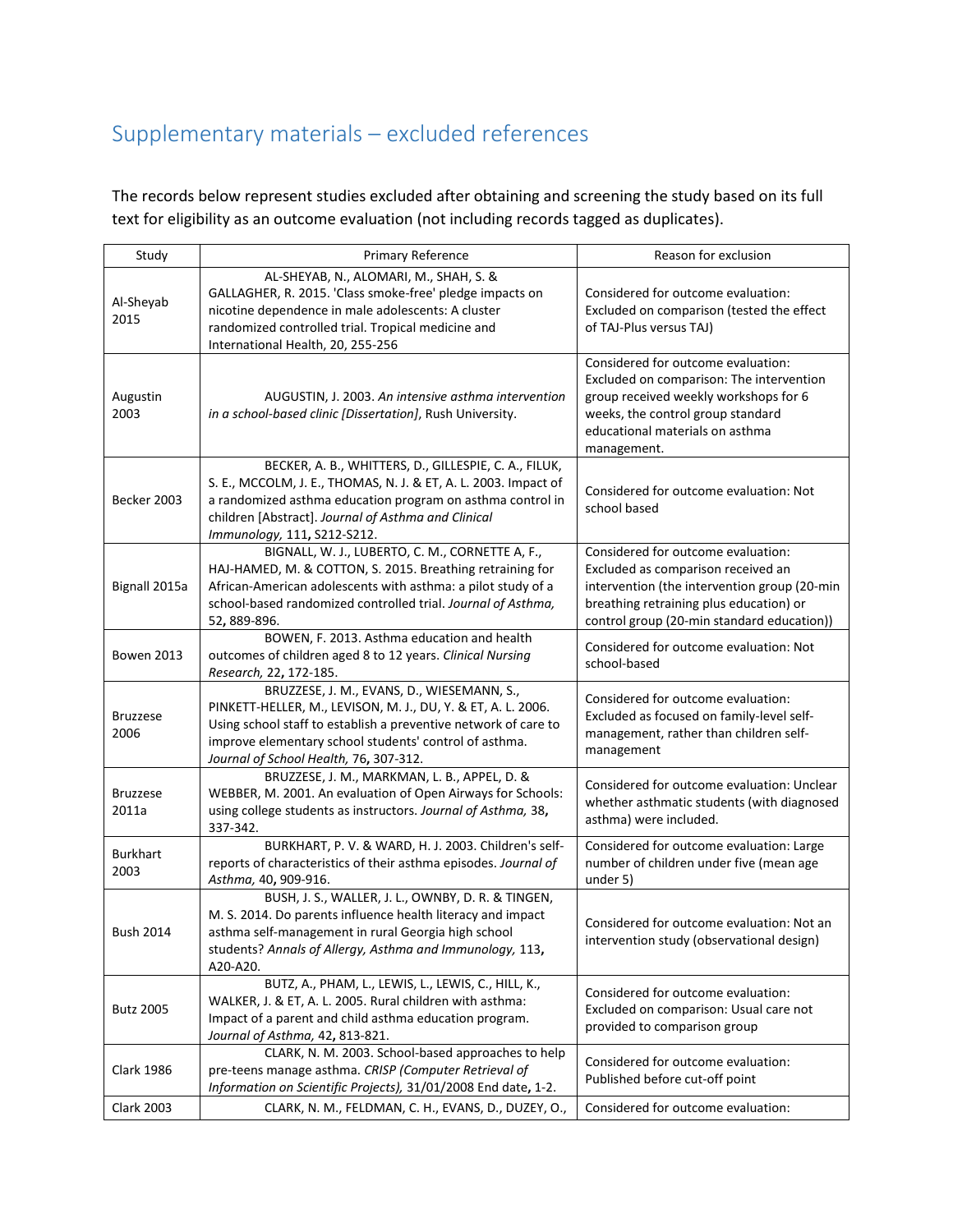|                   | LEVISON, M. J., WASILEWSKI, Y. & ET, A. L. 1986. Managing<br>better: Children, parents, and asthma. Patient Education and       | Duplicate (on manual screening)             |  |  |  |
|-------------------|---------------------------------------------------------------------------------------------------------------------------------|---------------------------------------------|--|--|--|
|                   | Counseling, 8, 27-38.                                                                                                           |                                             |  |  |  |
|                   | COTÉ, J., CARTIER, A., ROBICHAUD, P., BOUTIN, H.,<br>MALO, J. L., ROULEAU, M. & ET, A. L. 1997. Influence on                    |                                             |  |  |  |
|                   | asthma morbidity of asthma education programs based on                                                                          | Considered for outcome evaluation: Not      |  |  |  |
| Coté 1997         | self-management plans following treatment optimization.                                                                         | school based                                |  |  |  |
|                   | American Journal of Respiratory and Critical Care Medicine,                                                                     |                                             |  |  |  |
|                   | 155, 1509-1514.                                                                                                                 |                                             |  |  |  |
|                   | EAKIN, M. N., RAND, C. S., BILDERBACK, A.,                                                                                      |                                             |  |  |  |
|                   | BOLLINGER, M. E., BUTZ, A., KANDASAMY, V. & ET, A. L. 2012.                                                                     | Considered for outcome evaluation: Large    |  |  |  |
| Eakin 2012        | Asthma in Head Start children: effects of the Breathmobile                                                                      | number of children under five (mean age     |  |  |  |
|                   | program and family communication on asthma outcomes.                                                                            | under 5)                                    |  |  |  |
|                   | Journal of Allergy and Clinical Immunology, 129, 664-670.                                                                       |                                             |  |  |  |
|                   | EVANS, D., CLARK, N. M., LEVISON, M. J., LEVIN, B. &                                                                            | Considered as a process and outcome         |  |  |  |
| <b>Evans 2001</b> | MELLINS, R. B. 2001. Can children teach their parents about                                                                     | evaluation study                            |  |  |  |
|                   | asthma? Health Education and Behavior, 28, 500-511.                                                                             |                                             |  |  |  |
|                   | FERNANDES, L., FONSECA, J. A., COSTA-PEREIRA, A.,                                                                               |                                             |  |  |  |
| Fernandes         | DELGADO, L., MARTINS, S., MOREIRA, A. & ET, A. L. 2006.                                                                         | Considered for outcome evaluation: Large    |  |  |  |
| 2006              | Effect on quality of life of multidisciplinary psycho-educational                                                               | number outside of 5-18 year old target age  |  |  |  |
|                   | group interventions a randomized controlled trial [Abstract].                                                                   | range                                       |  |  |  |
|                   | Journal of Allergy and Clinical Immunology, 117, S139-S139.                                                                     |                                             |  |  |  |
|                   | GARDIDA, A., ROJAS, M., TAVERA, C. & CATALAN, M.                                                                                |                                             |  |  |  |
| Gardida 2002      | 2002. Evaluation of an educational program to control asthma<br>in school age children in the Morelos state, Mexico. [Spanish]. | Considered for outcome evaluation: Not in   |  |  |  |
|                   | Revista del Instituto Nacional de Enfermedades Respiratorias,                                                                   | English language                            |  |  |  |
|                   | 15, 27-30.                                                                                                                      |                                             |  |  |  |
|                   |                                                                                                                                 | Considered for outcome evaluation: Schools  |  |  |  |
|                   | GIBSON, P. G., SHAH, S. & MAMOON, H. A. 1998.                                                                                   | were not randomised and only two schools    |  |  |  |
| Gibson 1998       | Peer-led asthma education for adolescents: Impact evaluation.                                                                   | means that intervention and randomisation   |  |  |  |
|                   | Journal of Adolescent Health, 22, 66-72.                                                                                        | effect would conflate if they were          |  |  |  |
|                   |                                                                                                                                 | randomised                                  |  |  |  |
|                   |                                                                                                                                 | Considered for outcome evaluation:          |  |  |  |
|                   | GREGORY, E. K. 2000. Empowering students on                                                                                     | Excluded on study design. Only two sites    |  |  |  |
| Gregory 2000      | medication for asthma to be active participants in their care:                                                                  | randomised - one school in each arm. Any    |  |  |  |
|                   | An exploratory study. Journal of School Nursing, 16, 20-27.                                                                     | intervention effect conflated with school   |  |  |  |
|                   | HALTERMAN JILL S, S., SAUER, J. O. S. E. P. H.,                                                                                 | effect.                                     |  |  |  |
|                   | FAGNANO, M. A. R. I. A., MONTES, G. U. I. L. L. E. R. M. O.,                                                                    |                                             |  |  |  |
| Halterman         | FISHER, S. U. S. A. N., TREMBLAY, P. A. U. L. & ET, A. L. 2012.                                                                 | Considered for outcome evaluation:          |  |  |  |
| 2004              | Working toward a sustainable system of asthma care:                                                                             | Excluded - not deemed to have a sufficient  |  |  |  |
|                   | development of the School-Based Preventive Asthma Care                                                                          | component of self-management                |  |  |  |
|                   | Technology (SB-PACT) trial. Journal of Asthma, 49, 395-400.                                                                     |                                             |  |  |  |
|                   |                                                                                                                                 | Considered for outcome evaluation:          |  |  |  |
|                   | HALTERMAN, J. S., RIEKERT, K., BAYER, A., FAGNANO,                                                                              | Excluded - partly delivered in school and   |  |  |  |
| Halterman         | M., TREMBLAY, P., BLAAKMAN, S. & ET, A. L. 2011a. A pilot                                                                       | partly in the home - there is a substantial |  |  |  |
| 2011              | study to enhance preventive asthma care among urban                                                                             | home component and not possible to          |  |  |  |
|                   | adolescents with asthma. Journal of Asthma, 48, 523-530.                                                                        | disentangle which part may be driving any   |  |  |  |
|                   |                                                                                                                                 | change                                      |  |  |  |
|                   | HALTERMAN, J. S., SZILAGYI, P. G., FISHER, S. G.,                                                                               |                                             |  |  |  |
| Halterman         | FAGNANO, M., TREMBLAY, P., CONN, K. M. & ET, A. L. 2011b.                                                                       | Considered for outcome evaluation:          |  |  |  |
| 2011a             | Randomized controlled trial to improve care for urban children                                                                  | Excluded as comparison received asthma      |  |  |  |
|                   | with asthma results of the school-based asthma therapy trial.<br>Archives of Pediatrics and Adolescent Medicine, 165, 262-268.  | care                                        |  |  |  |
|                   | HALTERMAN, J. S., SZILAGYI, P. G., YOOS, H. L.,                                                                                 |                                             |  |  |  |
| Halterman         | CONN, K. M., KACZOROWSKI, J. M., HOLZHAUER, R. J. & ET, A.                                                                      | Considered for outcome evaluation:          |  |  |  |
| 2012              | L. 2004. Benefits of a school-based asthma treatment program                                                                    | Excluded as comparison received asthma      |  |  |  |
|                   | in the absence of secondhand smoke exposure: results of a                                                                       | care                                        |  |  |  |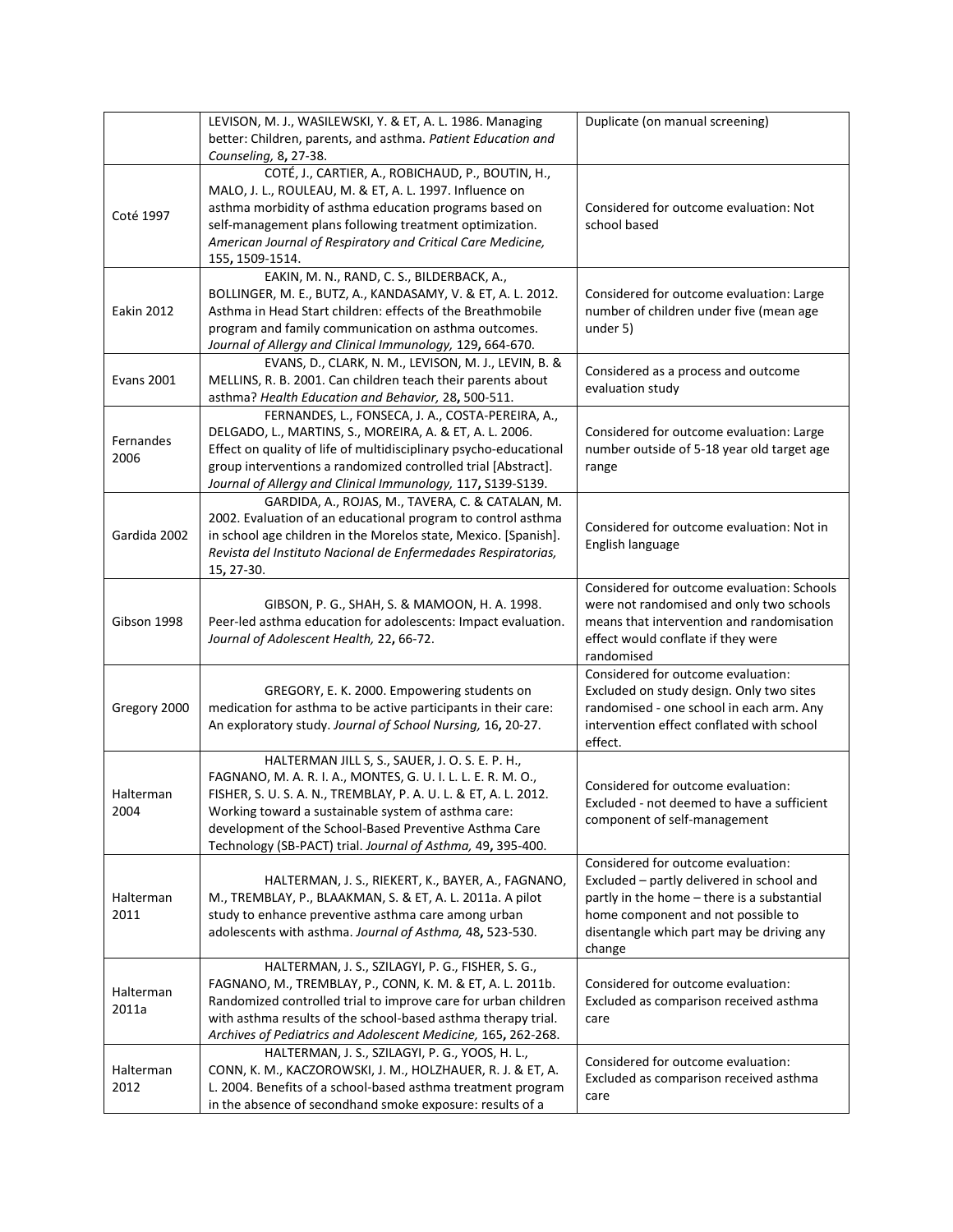|                   | randomized clinical trial. Archives of Pediatrics and Adolescent<br>Medicine, 158, 460-467.                                                                                                                                                                                                                                                 |                                                                                                                                                                                                           |
|-------------------|---------------------------------------------------------------------------------------------------------------------------------------------------------------------------------------------------------------------------------------------------------------------------------------------------------------------------------------------|-----------------------------------------------------------------------------------------------------------------------------------------------------------------------------------------------------------|
| Hill 1991         | HILL, R., WILLIAMS, J., BRITTON, J. & TATTERSFIELD,<br>A. 1991. Can morbidity associated with untreated asthma in<br>primary school children be reduced?: a controlled intervention<br>study. BMJ, 303, 1169-1174.                                                                                                                          | Considered for outcome evaluation:<br>Excluded as intervention did not foster self-<br>management skills                                                                                                  |
| Horner 1998       | HORNER, S. D. 1998. Using the Open Airways<br>curriculum to improve self-care for third grade children with<br>asthma. Journal of School Health, 68, 329-333.                                                                                                                                                                               | Considered for outcome evaluation: Exclude<br>- study design not RCT                                                                                                                                      |
| Horner 2003       | HORNER, S. D. 2003. Enhancing childrens' and<br>parents' asthma management. CRISP (Computer Retrieval of<br>Information on Scientific Projects), 30/04/2007 End date, 1-1.                                                                                                                                                                  | Considered for outcome evaluation: Study<br>design was non-experimental                                                                                                                                   |
| Joseph 2004       | JOSEPH, C. L., OWNBY, D. R., HAVSTAD, S. L.,<br>SALTZGABER, J., CONSIDINE, S., JOHNSON, D. & ET, A. L. 2013.<br>Evaluation of a web-based asthma management intervention<br>program for urban teenagers: reaching the hard to reach.<br>Journal of Adolescent Health, 52, 419-426.                                                          | Considered for outcome evaluation: Not<br>school based                                                                                                                                                    |
| Joseph 2007       | JOSEPH, C. L., PETERSON, E., HAVSTAD, S., JOHNSON,<br>C. C., HOERAUF, S., STRINGER, S. & ET, A. L. 2007. A web-<br>based, tailored asthma management program for urban<br>African-American high school students. American Journal of<br>Respiratory and Critical Care Medicine, 175, 888-895.                                               | Considered for outcome evaluation (along<br>with linked papers): Excluded as comparison<br>included asthma education                                                                                      |
| Joseph 2013a      | JOSEPH, V. 2004. A study compliance to two<br>alternative drug regimens and the effect of health education<br>on drug compliance in school age children with bronchial<br>asthma. Nursing Journal of India, 95, 153-154.                                                                                                                    | Considered for outcome evaluation (along<br>with linked papers): Excluded as comparison<br>included asthma education                                                                                      |
| <b>Khan 2014</b>  | KHAN, R., MAHARAJ, R., SEERATTAN, N. & BABWAH,<br>F. 2014. Effectiveness of personalized written asthma action<br>plans in the management of children with partly controlled<br>asthma in Trinidad: a randomized controlled trial. Journal of<br>Tropical Pediatrics, 60, 17-26.                                                            | Considered for outcome evaluation:<br>Excluded as not school-based                                                                                                                                        |
| Kintner 2015      | KINTNER, E., COOK, G., MARTI C, N., STODDARD, D.,<br>GOMES, M., HARMON, P. & ET, A. L. 2015a. Comparative<br>Effectiveness on Cognitive Asthma Outcomes of the SHARP<br>Academic Asthma Health Education and Counseling Program<br>and a Non-Academic Program. Research in nursing & health,<br>38, 423-435.                                | Considered for outcome evaluation:<br>Excluded on comparison as the control<br>group received alternative asthma<br>education                                                                             |
| Krishna 2006      | KRISHNA, S., BALAS, E. A., FRANCISCO, B. D. &<br>KONIG, P. 2006. Effective and sustainable multimedia<br>education for children with asthma: A randomized controlled<br>trial. Children's Health Care, 35, 75-90.                                                                                                                           | Considered for outcome evaluation: Not<br>deemed to be school-based                                                                                                                                       |
| <b>Lewis 2005</b> | LEWIS, C. J., THOMPSON, R. E., BUTZ, A. M., HILL, K.<br>L., HUSS, K., LEWIS-BOWYER, L. L. & ET, A. L. 2005. Asthma<br>education increases knowledge of rural parents and children<br>with asthma and affects parents reports of their child's asthma<br>symptoms [Abstract]. Journal of Allergy and Clinical<br>Immunology, 115, S132-S132. | Considered for outcome evaluation: Study<br>design included no randomisation                                                                                                                              |
| Marabini<br>2002  | MARABINI, A., BRUGNAMI, G., CURRADI, F.,<br>CASCIOLA, G., STOPPONI, R., PETTINARI, L. & ET, A. L. 2002.<br>Short-term effectiveness of an asthma educational program:<br>results of a randomized controlled trial. Respiratory Medicine,<br>96, 993-998.                                                                                    | Considered for outcome evaluation: Not<br>focused on children (mean age<br>approximately 50)                                                                                                              |
| Millard 2003      | MILLARD, M. W., JOHNSON, P. T., MCEWEN, M.,<br>NEATHERLIN, J., LAWRENCE, G., KENNERLY, D. K. & ET, A. L.<br>2003. A randomized controlled trial using the school for anti-<br>inflammatory therapy in asthma. Journal of Asthma, 40, 769-<br>776.                                                                                           | Considered for outcome and process<br>evaluation: Not focused on self-<br>management with educational activities<br>aimed at parents; also did not contain the<br>core components of a process evaluation |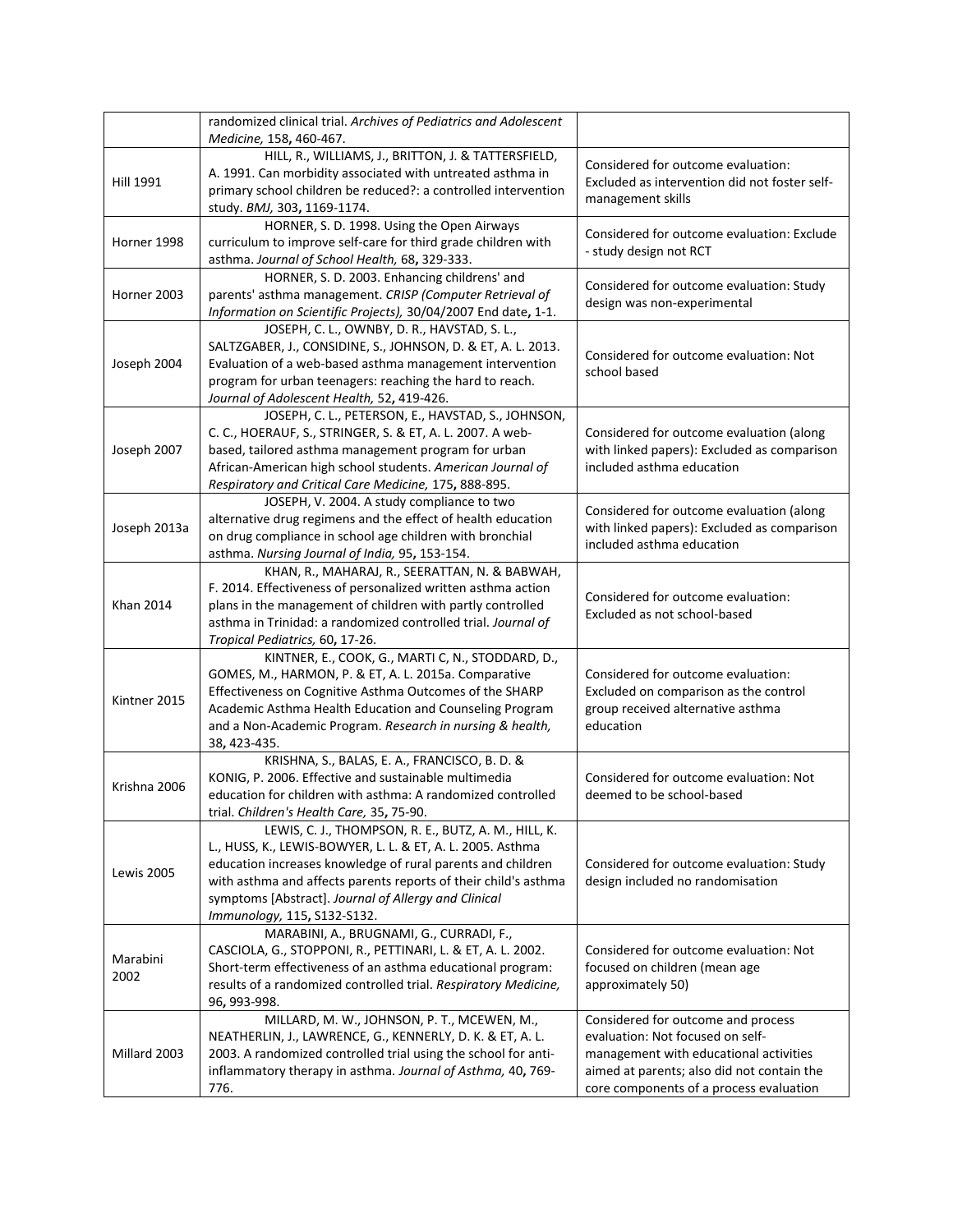| NCT0021777<br>6              | NCT 2005. School-based approaches to help pre-<br>teens manage asthma.<br>clinicaltrials.gov/ct2/show/NCT00217776.                                                                                                                                                                                                                | Considered for outcome evaluation: Not an<br>intervention study (trial protocol)                                                                                           |
|------------------------------|-----------------------------------------------------------------------------------------------------------------------------------------------------------------------------------------------------------------------------------------------------------------------------------------------------------------------------------|----------------------------------------------------------------------------------------------------------------------------------------------------------------------------|
| <b>Perry 2000</b>            | PERRY, C. S. & TOOLE, K. A. 2000. Impact of school<br>nurse case management on asthma control in school-aged<br>children. Journal of School Health, 70, 303-304.                                                                                                                                                                  | Considered for outcome evaluation: Study<br>design not considered to be an RCT                                                                                             |
| Salisbury<br>2002            | SALISBURY, C., FRANCIS, C., ROGERS, C., PARRY, K.,<br>THOMAS, H., CHADWICK, S. & ET, A. L. 2002. A randomised<br>controlled trial of clinics in secondary schools for adolescents<br>with asthma. British Journal of General Practice, 52, 988-996.                                                                               | Considered for outcome evaluation:<br>Excluded as comparison group received<br>additional intervention beyond usual care                                                   |
| Shanovich<br>2009            | SHANOVICH, K. K., SORKNESS, C. A., WISE, M. E.,<br>PULVERMACHER, A. D., BHATTACHARYA, A. & GUSTAFSON, D.<br>H. 2009. Internet telehealth for pediatric nurse case<br>management improves asthma control [Abstract]. Journal of<br>Allergy and Clinical Immunology, 123, S43-S43.                                                  | Considered for outcome evaluation: Study<br>design not judged to be an RCT                                                                                                 |
| Sharek 2002                  | SHAREK, P. J., MAYER, M. L., LOEWY, L., ROBINSON,<br>T. N., SHAMES, R. S., UMETSU, D. T. & ET, A. L. 2002.<br>Agreement among measures of asthma status: a prospective<br>study of low-income children with moderate to severe asthma.<br>Pediatrics, 110, 797-804.                                                               | Considered for outcome evaluation: Study<br>not school-based                                                                                                               |
| Shegog 2001                  | SHEGOG, R., BARTHOLOMEW, L. K., PARCEL, G. S.,<br>SOCKRIDER, M. M., MÂSSE, L. & ABRAMSON, S. L. 2001. Impact<br>of a computer-assisted education program on factors related<br>to asthma self-management behavior. Journal of the American<br>Medical Informatics Association, 8, 49-61.                                          | Considered for outcome evaluation: Delivery<br>of the intervention not contingent on<br>schools (not school-based)                                                         |
| Terpstra<br>2012a            | TERPSTRA, J. L., CHAVEZ, L. J. & AYALA G, X. 2012. An<br>intervention to increase caregiver support for asthma<br>management in middle school-aged youth. Journal of Asthma,<br>49, 267-274.                                                                                                                                      | Considered for outcome evaluation:<br>Excluded on comparison as trial tested<br>added impact on additional engagement<br>with caregivers in an established<br>intervention |
| Valery 2007                  | VALERY, P. C., MASTERS, I. B., CLEMENTS, V.,<br>TAYLOR, B., LAIFOO, Y. & CHANG, A. B. 2007. A randomised<br>controlled study on education intervention for childhood<br>asthma by the Aboriginal and Torres Strait Islander health<br>workers in Torres Strait region [Abstract]. Medical Journal of<br>Australia, 12, A193-A193. | Considered for outcome evaluation:<br>Intervention not school-based                                                                                                        |
| Velsor-<br>Friedrich<br>2004 | VELSOR-FRIEDRICH, B., MILITELLO, L. K., RICHARDS,<br>M. H., HARRISON, P. R., GROSS, I. M., ROMERO, E. & ET, A. L.<br>2012. Effects of coping-skills training in low-income urban<br>African-American adolescents with asthma. Journal of Asthma,<br>49, 372-379.                                                                  | Considered for outcome evaluation: No<br>randomisation described (not an RCT)                                                                                              |
| Velsor-<br>Friedrich<br>2012 | VELSOR-FRIEDRICH, B., PIGOTT, T. D., LOULOUDES, A.<br>& VELSOR-FREIDRICH, B. 2004. The effects of a school-based<br>intervention on the self-care and health of African-American<br>inner-city children with asthma. Journal of Pediatric Nursing,<br>19, 247-256.                                                                | Considered for outcome evaluation:<br>Excluded on comparison (study compared<br>alternative asthma interventions)                                                          |
| <b>Weng 2007</b>             | WENG, H. C., YUAN, B. C., SU, Y. T., PERNG, D. S.,<br>CHEN, W. H., LIN, L. J. & ET, A. L. 2007. Effectiveness of a<br>nurse-led management programme for paediatric asthma in<br>Taiwan. Journal of Paediatrics and Child Health, 43, 134-138.                                                                                    | Considered for outcome evaluation: Study<br>design not deemed to be an RCT                                                                                                 |
| Wensley<br>2004              | WENSLEY, D. & SILVERMAN, M. 2004. Peak flow<br>monitoring for guided self-management in childhood asthma:<br>a randomized controlled trial. American Journal of Respiratory<br>and Critical Care Medicine, 170, 606-612.                                                                                                          | Considered for outcome evaluation: Not a<br>school-based intervention                                                                                                      |
| Whitman<br>1985              | WHITMAN, N., WEST, D., BROUGH, F. K. & WELCH,<br>M. 1985. A study of a self-care rehabilitation program in<br>pediatric asthma. Health Education Quarterly, 12, 333-342.                                                                                                                                                          | Considered for outcome evaluation:<br>Published before cut-off date                                                                                                        |